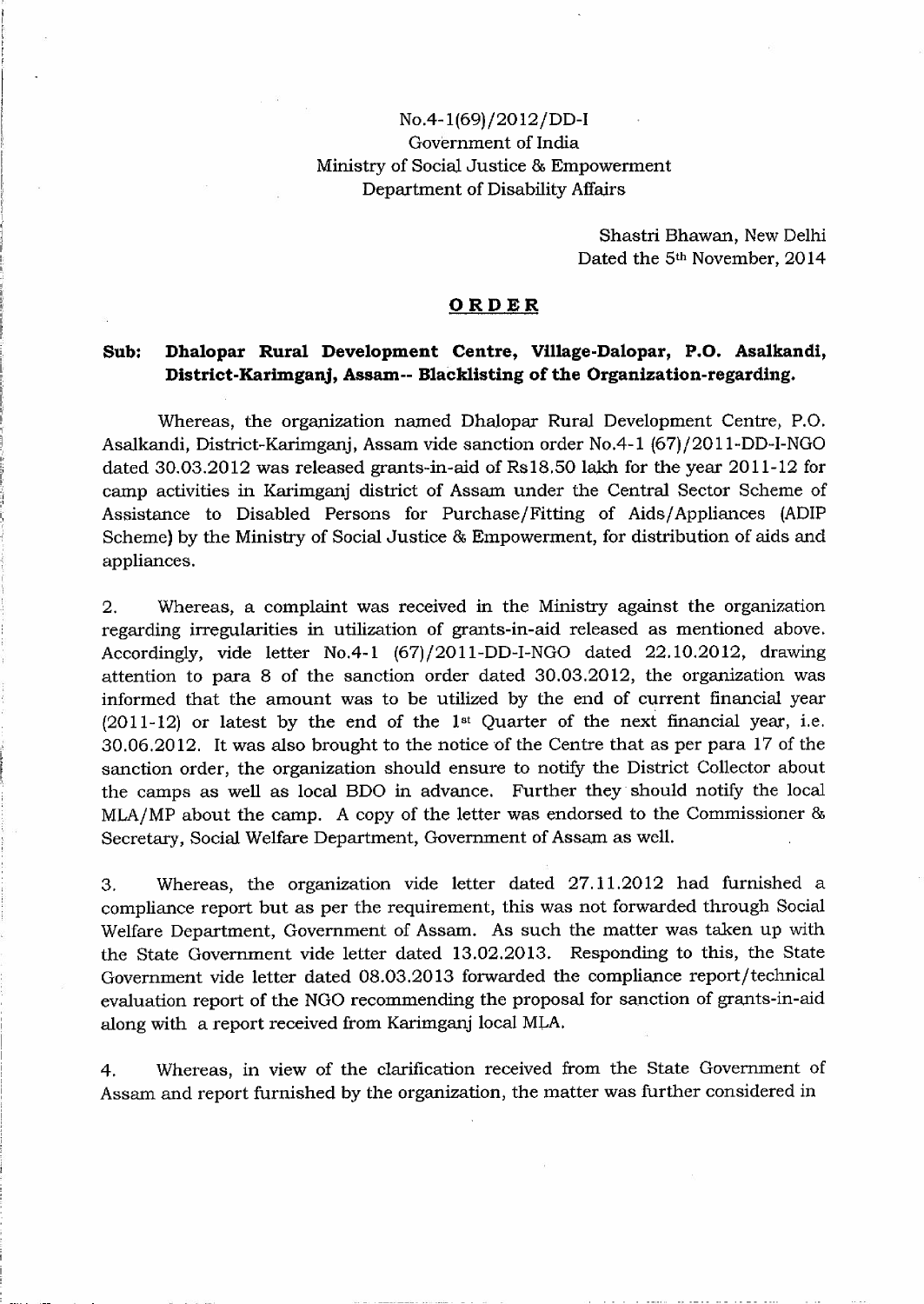the Ministry and decided to conduct a detailed Inspection of the organization through an Officer from the Department about utilization of the grants-in-aid of Rs18.50 lakh released during 2011-12.

5. Whereas, as per the Inspection Report, the overall performance of Dhalopar Rural Development Centre could not be judged in view of non-availability of documents in the office i.e. Register of beneficiaries along with signatures, Bank statements for the period 01.03.2012 to 30.06.2012, Disability Certificates of the beneficiaries and income certificates of the beneficiaries. Accordingly, the Officer from the Department recommended that the support could be considered on the basis of documents received through District Social Welfare Officer for which a letter dated 29.09.2013 was handed over to the organization by the Inspecting Officer. Since these documents were not received in the Ministry, the State Govt. was requested vide D.O. letter dated 11.10.2013 followed by reminders dated 26.11.2013 and 22.1.2014.

6. Whereas, the State Government of Assam vide letter dated 07.02.2014 replied that the matter has been inspected by the Additional Deputy Commissioner, Karimganj and furnished the Inspection Report and compliance report in respect of the organization. However, the complete documents as requested by the Ministry were not furnished. It was also found from the documents made available by the State Government that out of 472 beneficiaries, the organization submitted (i) disability certificate of only 15 beneficiaries, (ii) income certificate of only 20 beneficiaries and (iii) undertaking of only 26 beneficiaries. Consequently, the matter was taken up by the Ministry with the State Government vide letter dated 02.5.2014 to furnish the requisite documents viz., Register of beneficiaries along with signatures, Bank statements, Disability Certificates and income certificates of all the 472 beneficiaries assisted by the organization.

7. Whereas, the State Govt. of Assam vide letter dated 07.05.2014 forwarded the inquiry report along with relevant papers in respect of the organization received from Deputy Commissioner, Karimganj. On scrutiny, it was noticed that complete copies of inquiry report and relevant papers were not found enclosed as mentioned in the letter dated 05. 03.2014 of the office of Deputy Commissioner, Karimganj.

8. Whereas, notwithstanding various correspondence with the State Government and Dhalopar Rural Development Centre, the requisite documents have not been provided to this Ministry and accordingly no decision could be taken on the complaint against the organization.

9. Whereas, in view of the position explained above, a Show Cause Notice was issued to the organization vide Ministry's letter dated 04.7.2014 asking them to explain why action against the organization may not be initiated as per rules and the